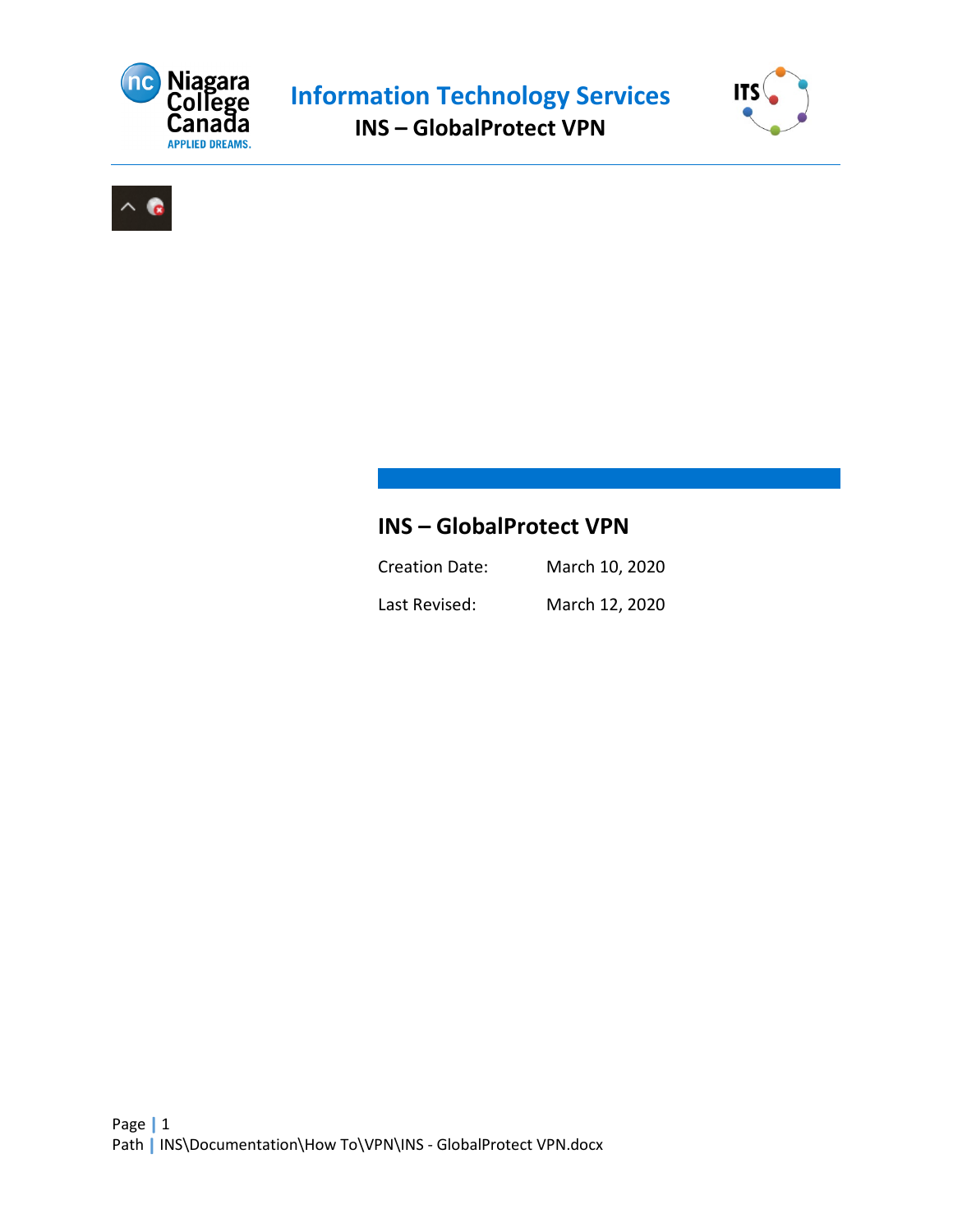



### **Table of Contents**

[Agent Download](#page-2-0)

[Agent Installation](#page-3-0)

[Agent Setup](#page-5-0)

[Connecting and Disconnecting](#page-7-0)

#### **Overview**

This is a step by step guide for the installation and setup of the GlobalProtect VPN client.

#### **Responsibility**

Authorized VPN users Authorized Devices

#### **Definitions**

Authorized VPN users:

- Users that have authorization to use the NC VPN Services

Authorized Devices:

- College owned devices that are domain joined
- Devices with the approval of the IT security officer
	- -i.e. A Contractor's corporately owned and managed laptop

#### **Related documents**

None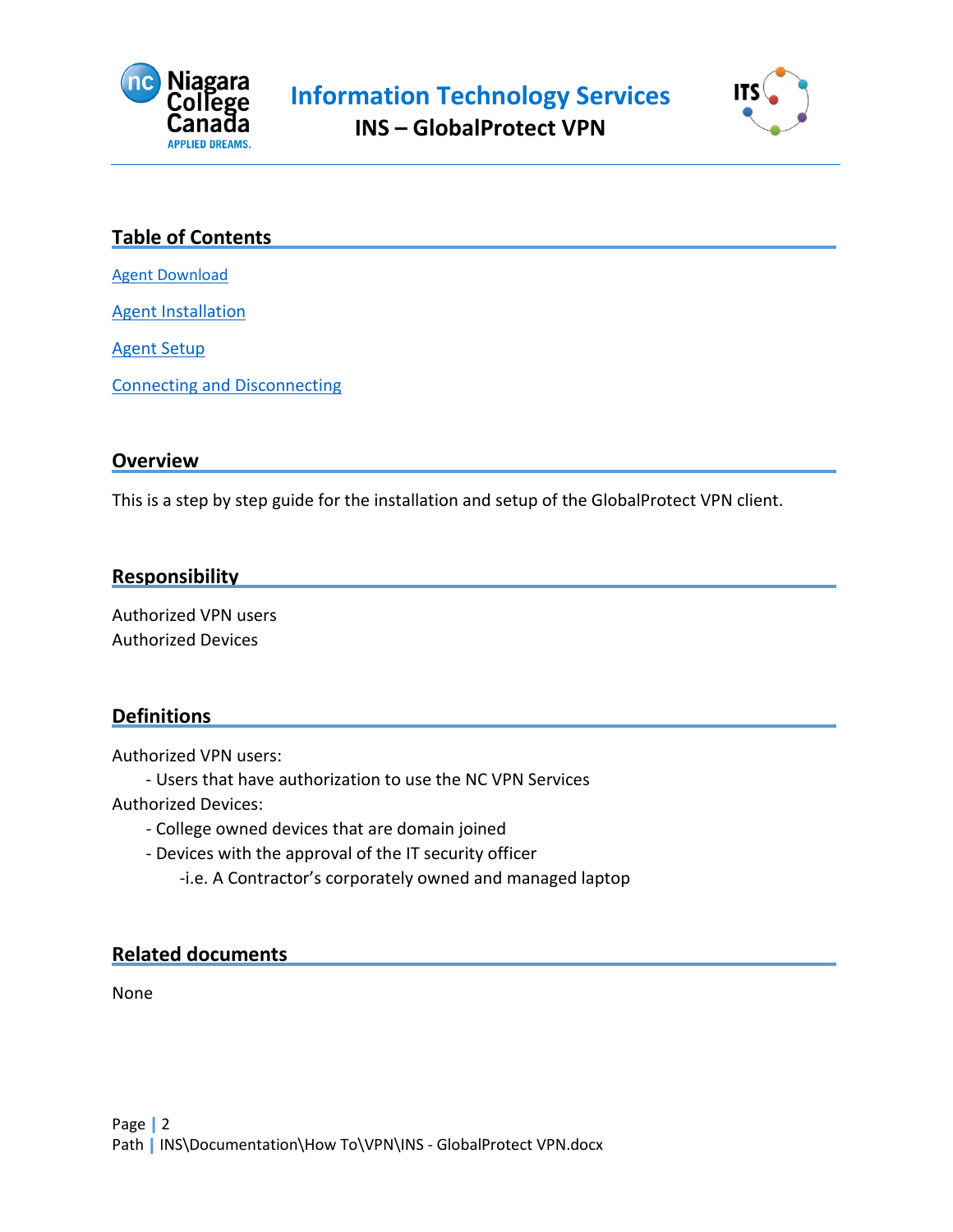



## <span id="page-2-0"></span>**Agent Download**

The GlobalProtect agent is downloaded from [https://vpn.niagaracollege.ca](https://vpn.niagaracollege.ca/)

If prompted, you can login using your Niagara College credentials.

Select and Download the appropriate agent.

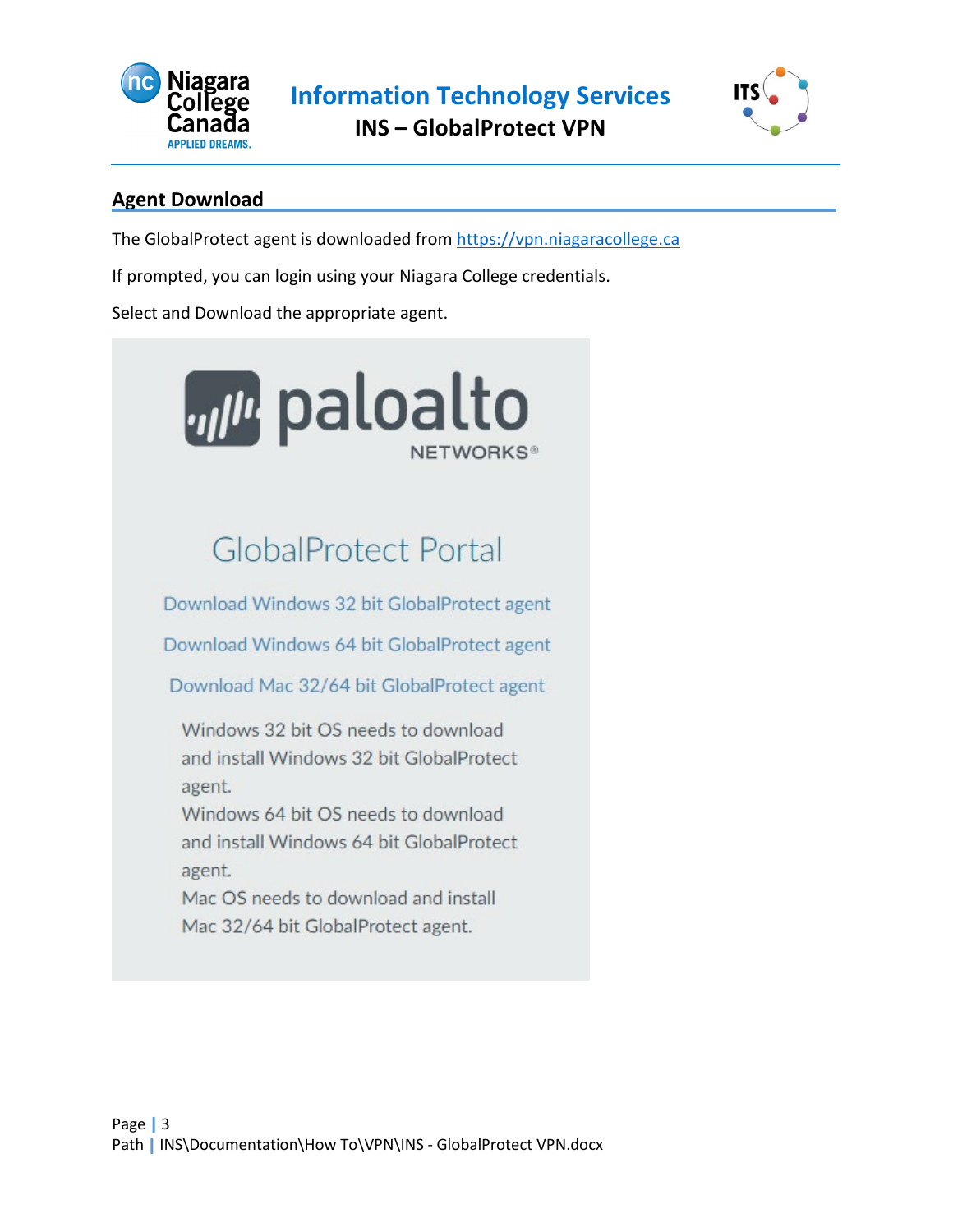



## <span id="page-3-0"></span>**Agent Installation**

1. Run the installer (e.g. GlobalProtect64.msi) and click "Next".



2. Then click "Next" again.



3. Then click "Next" again.

## Page | 4

Path | INS\Documentation\How To\VPN\INS - GlobalProtect VPN.docx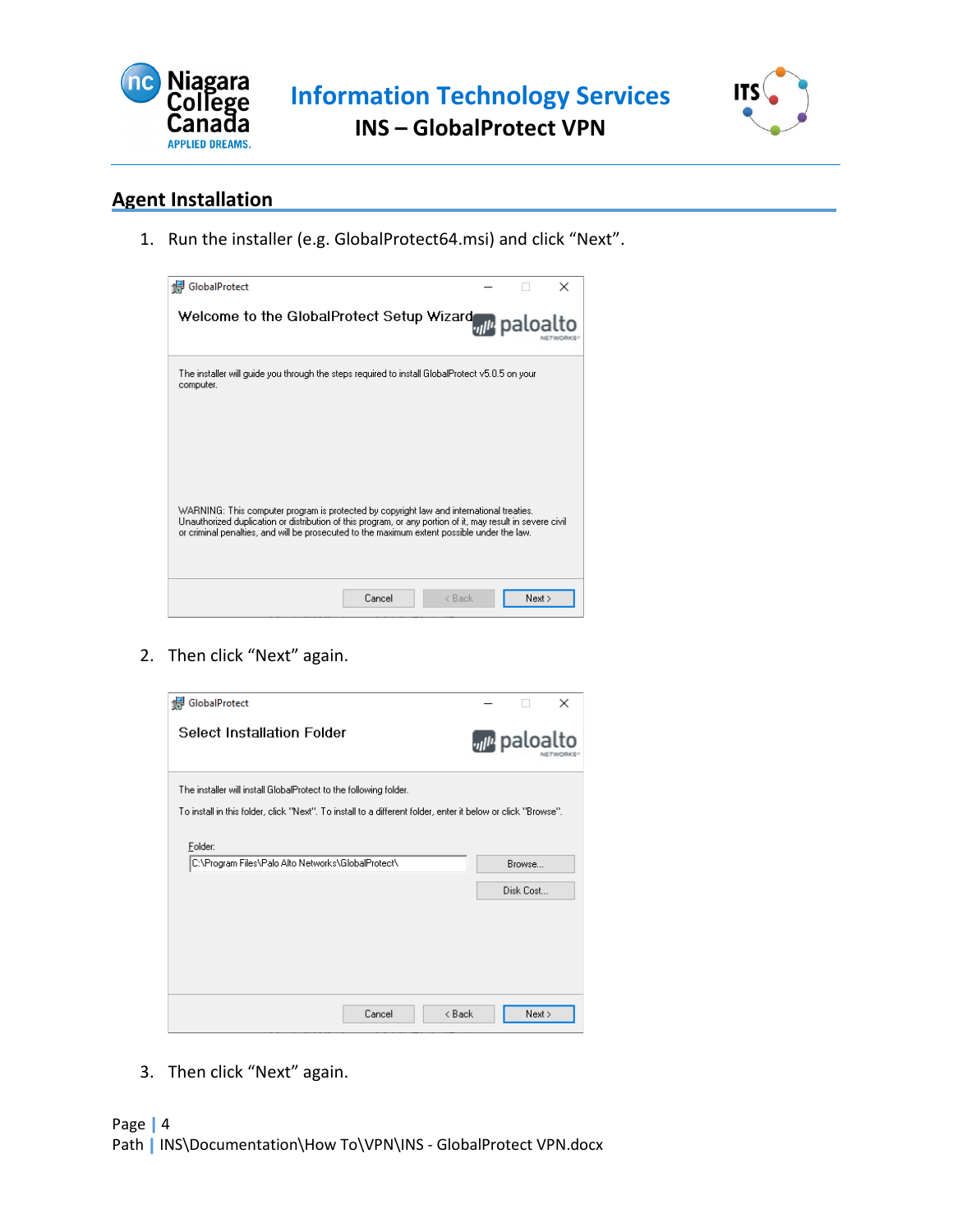

**Information Technology Services INS – GlobalProtect VPN**



GlobalProtect  $\times$  $\Box$ **Confirm Installation** *n* paloalto The installer is ready to install GlobalProtect on your computer. Click "Next" to start the installation.  $Cancel$  $\triangleleft$  Back  $Next >$ 

4. After the installation is complete click "Close".

| GlobalProtect                                  |  |       | ×                                                |
|------------------------------------------------|--|-------|--------------------------------------------------|
| <b>Installation Complete</b>                   |  |       | <b><i><sub>ul<sup>u</sup></sub></i></b> paloalto |
| GlobalProtect has been successfully installed. |  |       |                                                  |
| Click "Close" to exit.                         |  |       |                                                  |
|                                                |  |       |                                                  |
|                                                |  |       |                                                  |
|                                                |  |       |                                                  |
|                                                |  |       |                                                  |
|                                                |  |       |                                                  |
|                                                |  |       |                                                  |
|                                                |  |       |                                                  |
| < Back<br>Cancel                               |  | Close |                                                  |

5. After the installer exits you will have to configure GlobalProtect, to do this please follow the steps in the next section.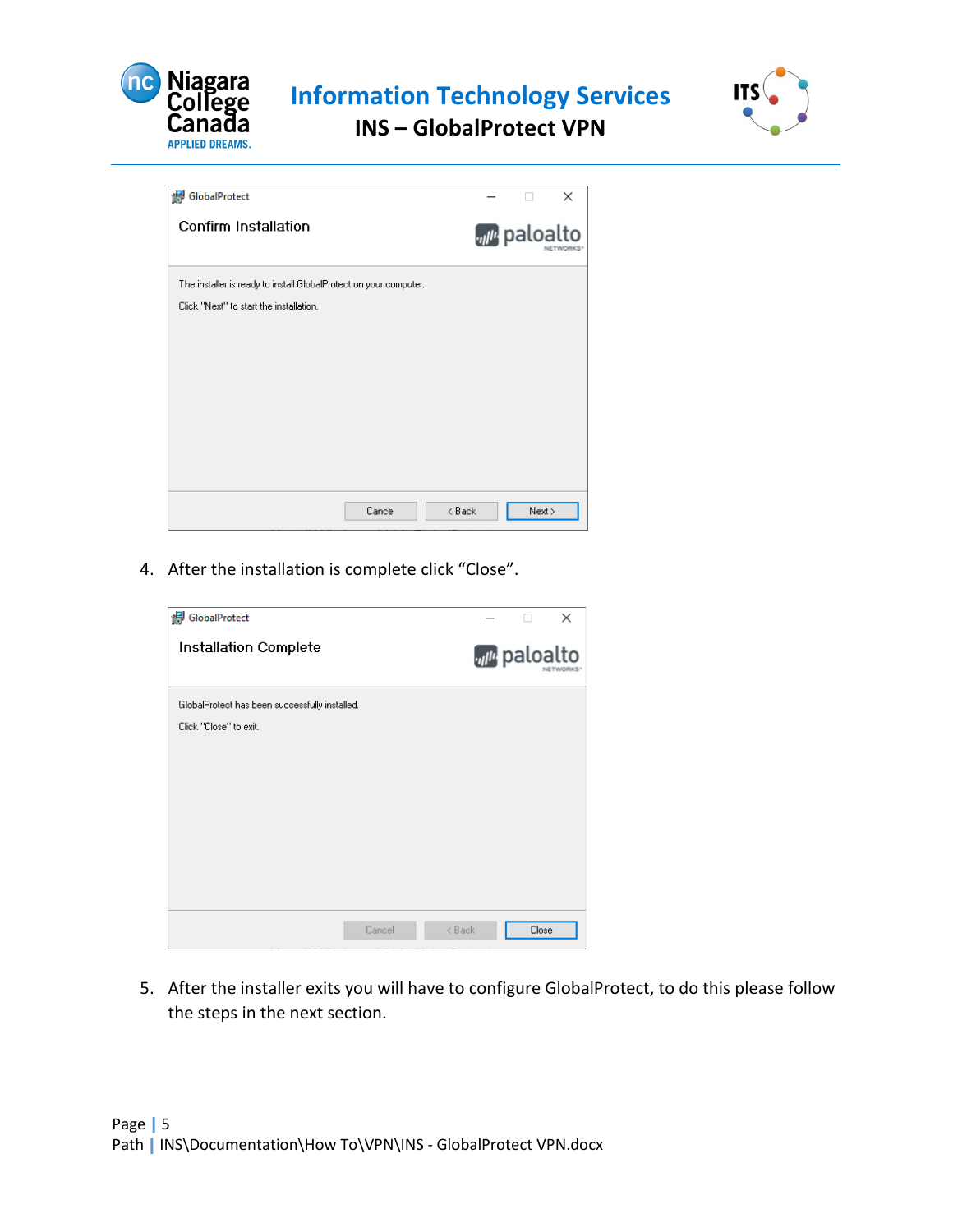



## <span id="page-5-0"></span>**Agent Setup**

1. In the system tray (Bottom right corner for your screen) you should see a new icon that looks like a small gray globe. You may have to expand the system tray by clicking the arrow in order to see the icon.



2. Click on the icon and it will open a small window where you can enter the GlobalProtect portal address. Enter "vpn.niagaracollege.ca" in that field and click "Connect".

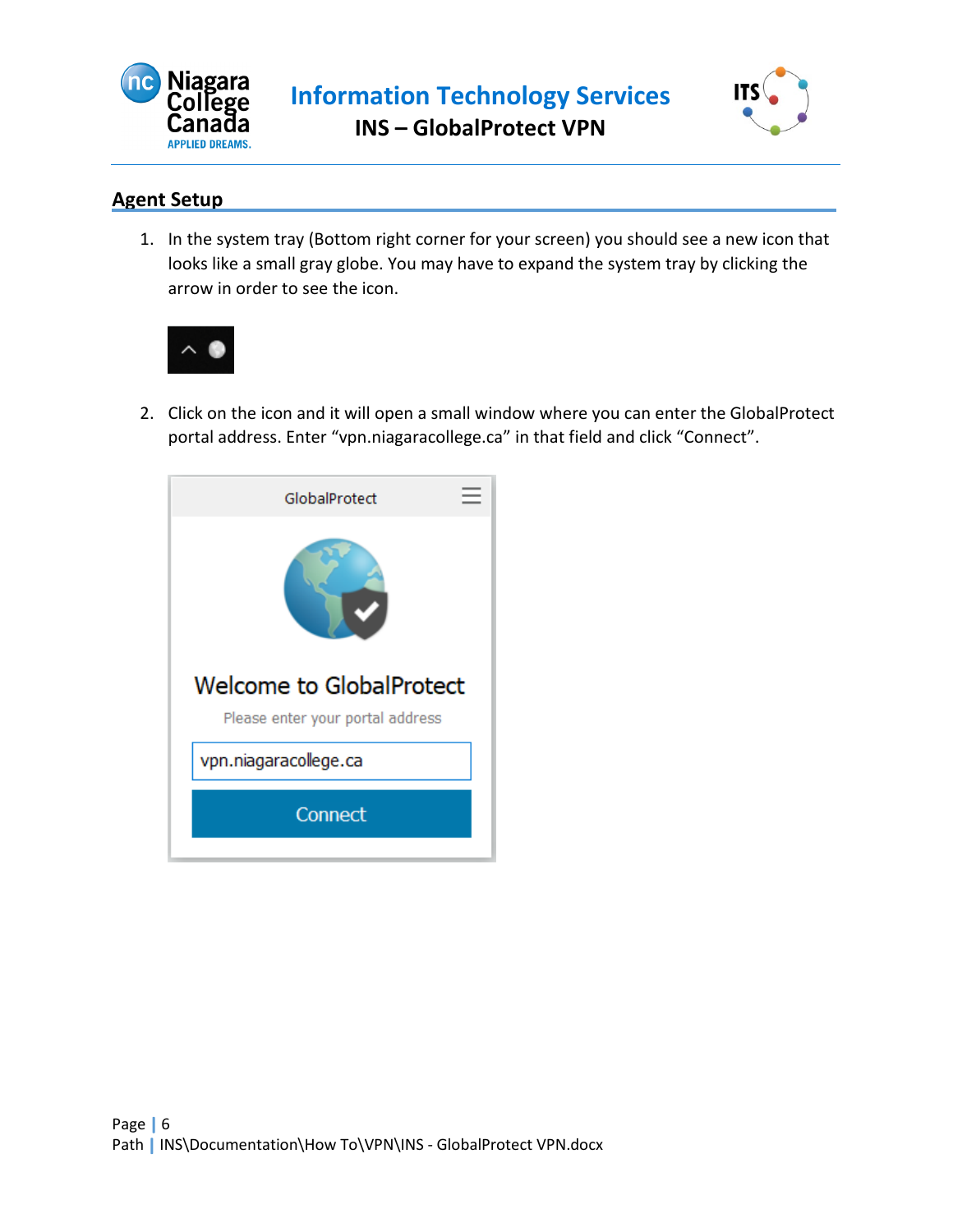



3. You may be prompted to log in using your Niagara College credentials through a Microsoft Login Page. However, this authentication may already be satisfied if you have recently logged into vpn.niagaracollege.ca to download the agent.

| GlobalProtect Login |                                                                                                                                                                                                                                       | $\times$                          |
|---------------------|---------------------------------------------------------------------------------------------------------------------------------------------------------------------------------------------------------------------------------------|-----------------------------------|
|                     | no Niagara College Canada                                                                                                                                                                                                             |                                   |
|                     | Sign in                                                                                                                                                                                                                               |                                   |
|                     | Email, phone, or Skype                                                                                                                                                                                                                |                                   |
|                     | Can't access your account?                                                                                                                                                                                                            |                                   |
|                     | Sign-in options                                                                                                                                                                                                                       |                                   |
|                     | <b>Back</b><br><b>Next</b>                                                                                                                                                                                                            |                                   |
|                     | New user? You must visit<br>https://www.niagaracollege.ca/mync/register/ and set<br>your password before you can log in. Need more<br>help? Contact the ITS Helpdesk<br>itshelpdesk@niagaracollege.ca or call 905-735-2211 x<br>7642. |                                   |
|                     |                                                                                                                                                                                                                                       | Terms of use<br>Privacy & cookies |

4. Once authenticated GlobalProtect will continue to connect.